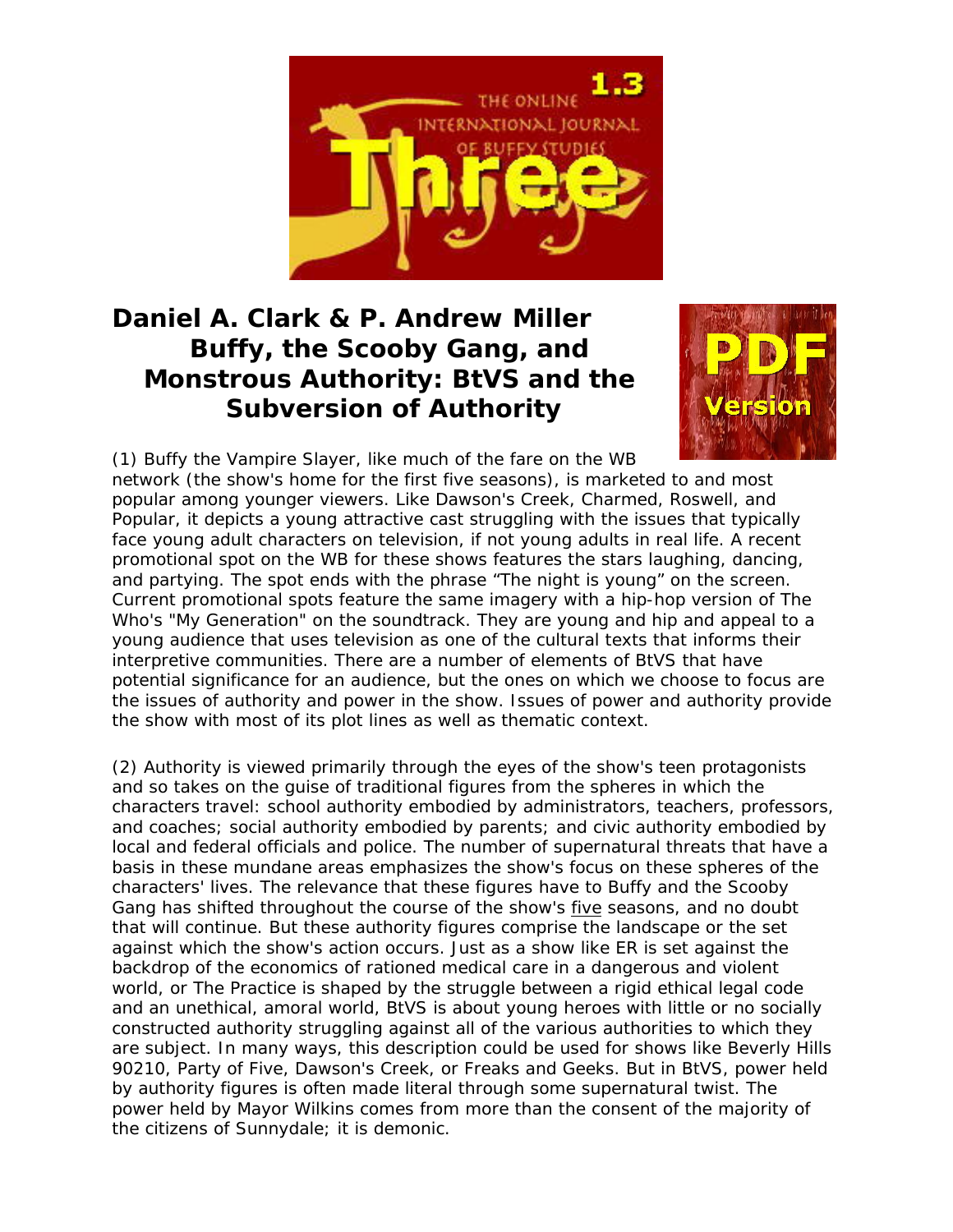(3) So while the heroes of *BtVS* must contend with the petty power abuses of Principal Snyder, they must also contend with Mayor Wilkins' plan to devour the graduating seniors of Sunnydale High as he achieves full demonhood. At the same time Buffy must face her first love turning against her, she must also deal with his attempts to kill her and open a vortex to Hell.

(4) What distinguishes the traditional authority figures from the villains in *BtVS* is their relationship to power. As mentioned above, Mayor Wilkins holds socially constructed power since he has the consent of voters to preside, but we find out later that he possesses supernatural powers and plans to achieve more at the expense of the town. It is because of his thirst for more power that he becomes a threat and comes to the attention of Buffy and the Scooby Gang.

(5) In contrast to the mayor, however, is Joyce Summers, Buffy's mother, who is the representative of parental authority on the show. Joyce has no supernatural powers and has no desire for them. She remains, in terms of the dynamics of the show, a mere "authority figure" with all of the flatness and sketchiness that that phrase implies. While Joyce became an important character in the show's third season and in the fifth season, she is not nearly as integral as the other characters. One sign of her lack of relevance is the fact that, prior to her illness and surprising death in season five, she has never made opening credit status; that is, the actress (Kristine Sutherland) who plays her (and plays her well) has never been featured or named in the show's opening credit sequence. Oz, who never really became too much more than Willow's boyfriend, went from "recurring character" to achieving opening credit status before the actor left the show. Cordelia maintained opening credit status even after she became more and more sidelined by the series' story arc. Even Spike, now a quasi-member of the Scooby Gang, has made it to the opening credits. The show seems to regard parents as obstacles to overcome, get around, or ignore. They control the freedom of the heroes to some extent, but rule mostly by consent of the children.

(6) In the first seasons of the show, Joyce does not know that Buffy is The Slayer. She merely imagines that Buffy is disobedient or has gotten in with the "wrong crowd." Thinking Buffy is a normal child, Joyce imposes (or tries to impose) normal restrictions—curfews, groundings, etc. Buffy must lie and deceive in order that she may fulfill her duties as The Slayer. At the end of season two, when Joyce finds out about her daughter's supernatural abilities, she attempts to prevent Buffy from battling Angel, "forbidding" her and telling her that, should she leave, Buffy should never return. Finally, the only power Joyce has over Buffy is to withhold her love, but even this cannot stop Buffy. And in the end, Joyce is unable to make good on her threat. In the fourth season, Joyce pops up rarely. In one episode she appears mainly just so Faith can menace her. In the final episode, she appears in Buffy's dream sequence trapped inside a wall, talking congenially to her daughter about her predicament through a small hole. Neither mother nor daughter seems terribly worried about it. In the fifth season, Joyce appears more often, especially after the magical creation of Buffy's younger sister, Dawn. But her presence serves mainly to illustrate her own diminished capacity due to her illness and her inability to protect Dawn from Glory and her minions. In this season, Joyce has no authority at all over Buffy and in fact transfers her mother role to Buffy. Buffy first has to take care of the ailing Joyce and after Joyce's death, she must take authority over Dawn. Of course, Buffy is angry that Dawn shows the same lack of respect for parental authority that she always has.

(7) Joyce is the only parent of the members of the Scooby Gang the viewers see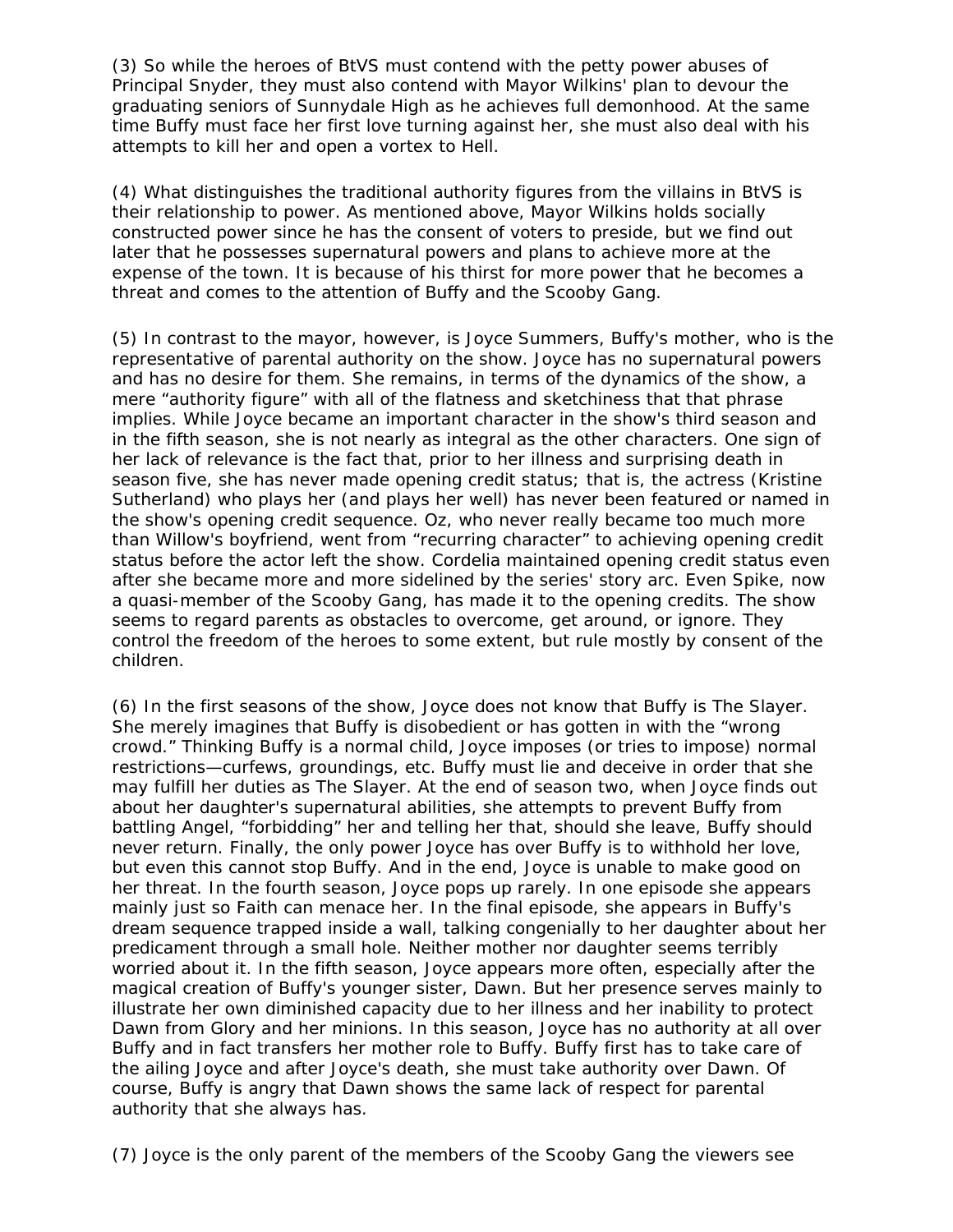regularly. In the one episode in which we see Willow's mother Sheila, the mothers exercise their authority very firmly, nearly killing their children for their disobedience, but in the end we see that they were under demonic influence. [Ironically, it was a demon taking the form of children that manipulated the parents ("Gingerbread," 3011).] In the episode "Ted" (2011), Joyce begins dating a man who tries to impose further restrictions on Buffy by obligating her to "family time." Buffy's refusal to accede to his authority results in a violent confrontation in which it appears Buffy kills Ted. Of course, she does not kill him; he is a robot – a Stepford step-father—who is seeking to create (and imprison) a perfect (and eventually dead) family. In the episode "Witch" (1003), Amy's mother seeks to relive her youth and uses witchcraft to switch places with her daughter. She uses her powers to eliminate her competition in joining the cheerleading squad — the ultimate cheerleading Mom. Of course, the Scooby Gang defeats her, but she is a notable exception to the rule that parents are generally irrelevant in BtVS.

(8) If it isn't clear enough that parents hold very little power on the *BtVS*, the episode "Bad Eggs" (2012) explicitly questions the concept of parental control. In this episode, Buffy and her fellow students in health class are given the assignment of caring for eggs for two weeks so that they can begin to learn about the chores of parenting—not an uncommon assignment in a sex-ed curriculum. In the Buffyverse, however, the eggs hatch little mind-controlling creatures that turn the "parents" into the slaves of a demon who is trapped beneath the school. Buffy escapes the control of the little creatures because of her quick Slayer reflexes. Xander, whose parents we never see (and we learn from anecdotes that they are at least negligent and perhaps abusive), boils his egg. But Willow's protective maternal instincts leave her totally vulnerable to being controlled by the little egg-creature. "Bad Eggs" suggests that parents are little more than drones or interchangeable "parental units" (to use the phrase coined in the *Saturday Night Live* "Coneheads" sketches) and that the children are far from innocent little cherubs.

(9) Like parents, most teachers and school administrators hold minor supporting roles on the series. Rather like the parents and teachers of Peanuts cartoons, they are garbled background noise. Like parents, school authorities are there to be subverted, overcome, or ignored. Principal Flutie, for example, is shown to be ineffectual in "The Pack" (1006); faced with a pack of students possessed by hyena spirits, he attempts to discipline them and is devoured. But the school authorities are often shown to use and abuse power that parents in the Buffyverse do not have. Flutie's replacement, Principal Snyder, embodies every negative stereotype of school principals. He is a bully who favors the jocks and the school elite at the expense of the already marginalized students. He resorts to extortion to force Willow to tutor the jock Percy. (Ironically, as we find out in "Band Candy" (3006), he was once one of the marginalized nerds he now torments.) He even challenges the ascended Wilkins in Part II of "Graduation Day" (3022) before being eaten by him. He is a petty and manipulative "stupid little troll" (as Buffy calls him in "Becoming" Part II [2022]), who, we find out in "School Hard" (2003), is involved in covering up the supernatural causes of violence that occur at and around Sunnydale High. Prior to this revelation, we have seen a teacher who is really a She-Mantis in disguise and a Gypsy-witch "technopagan" computer teacher, but with Snyder we see school authority as corrupted by the supernatural powers that have preyed so heavily upon the students of Sunnydale High and the citizens of Sunnydale. It's a minor comment in "School Hard" that he makes to the police about blaming the violence at Parent-Teacher Night (brought on by Spike and his cohorts) on gang members on drugs. It implicates both Snyder and the police in a cover-up and suggests that Snyder's dislike for Buffy goes beyond her disruptive presence in school—that he would rather let the Forces of Darkness prey on his students than have a Slayer whom he cannot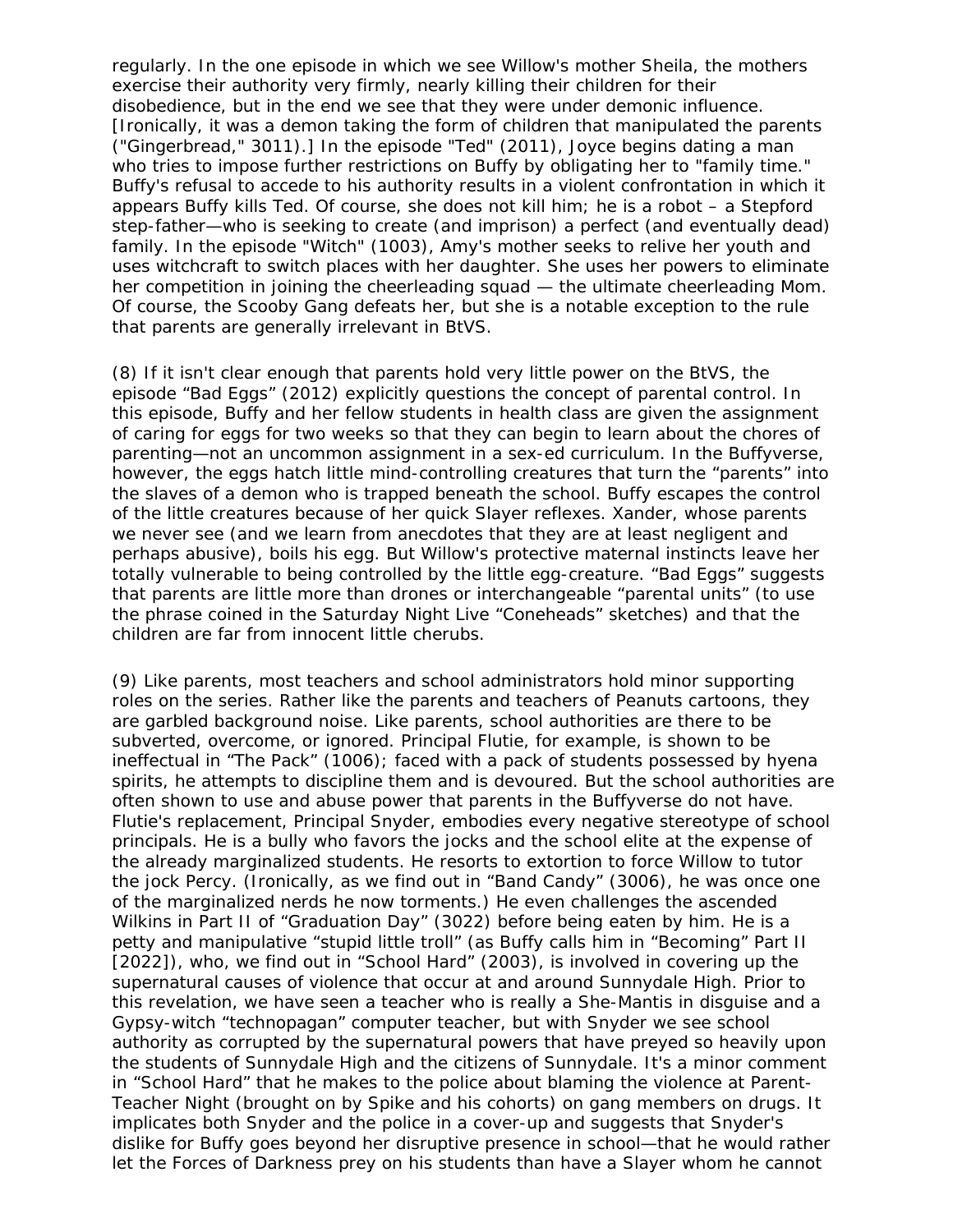control in their midst to protect them.

(10) The abuse of authority doesn't end with high school. When Buffy goes to college she meets a cruel pop culture professor who kicks her out of class after accusing her of draining all of the energy out of the room. And she meets Professor Maggie Walsh, a woman who describes herself as a "bitch-monster from hell" ("The Freshman," 4001). Though this is not a literal description (one has to clarify that in writing about the Buffyverse) she is co-opted, if not corrupted, by her relationship with the demons of Sunnydale. As a leader of the Initiative, she attempts to create a weapon using computers, mechanical parts, and parts of demons—a cyber-demon (a "kinematically redundant, biomechanical demonoid" ["Goodbye, Iowa," 4014]) she calls "Adam." Like Snyder, she has a control fetish, and although she initially values Buffy as a force to be used against the demons of Sunnydale, she ultimately finds Buffy too hard to control (something Snyder, Giles, Wesley, Joyce, and any number of other adults have already found out for themselves) and she attempts to have Buffy killed.

(11) Between Snyder and Walsh, we see teachers both as victims of the Forces of Darkness and as agents. Buffy's guidance counselor, a man who has the potential to actually help Buffy cope with some of the events in "Becoming" and the aftermath, is killed by a student who has become a Jekyll/Hyde monster ("Beauty and the Beasts" [4004]). Jenny Calendar is killed by Angelus ("Passion" [2017]). Several anonymous teachers are killed, assaulted, or otherwise victimized in episodes such as "School Hard" (2003), "Go Fish" (2020), "Bad Eggs" (2012), "Invisible Girl" (1011), and "Pangs" (4008). Aside from students, teachers probably make up the largest group of victims in the Buffyverse. But they are also villains, usually with exaggerated desires for order (as in the case of Snyder and Walsh) or for glory. In "Revelations" (3007), Gwendolyn Post, a Watcher-gone-bad, uses Giles, Buffy, and Faith to obtain the Glove of Myhnegon. Coach Marin uses old Soviet performanceenhancing drugs to create a champion swim team ("Go Fish" [2020]). The coach in "Nightmares" (1010) terrorizes a boy so much that his nightmares become reality for Sunnydale.

(12) National and civic authority come to dominate the third and fourth seasons of *BtVS*. In season three, the story arc of Mayor Wilkins' preparation for his ascension into full demonhood dominates the action. In season two, with Principal Snyder's comment to the police about covering up the true causes of violence in "School Hard," we began to infer that the civic authorities at the very least *know* about the Hellmouth, if not actually operate in collusion with the Forces of Darkness. The only other times that civic authority is invoked are in "Ted," in which Buffy is interrogated by police for Ted's "murder"; "Becoming" (2021/2022), in which Buffy is sought for Kendra's murder; "Dead Man's Party" (3002), in which Joyce threatens to go to the mayor if Buffy is not allowed to return to Sunnydale High (Principal Snyder scoffs at this threat, which foreshadows events to come); and "Homecoming" (3005), in which the mayor hires the vampire Mr. Trick. At that point we are launched into the ascension story arc.

(13) So civic authority, when not at the center of a story line, is represented as incompetent and easily thwarted. In both "Ted" and "Becoming" the civic authorities are the police. In "Ted," we the audience are perfectly aware that Ted's "death" is accidental and that his behavior was outrageously provocative. The police are not impressed by Buffy's explanations, and, in fact, do not believe them because Buffy's recuperative powers have already healed the marks left on her by their struggle. It is the fact that Ted is not dead— not an understanding of the circumstances— that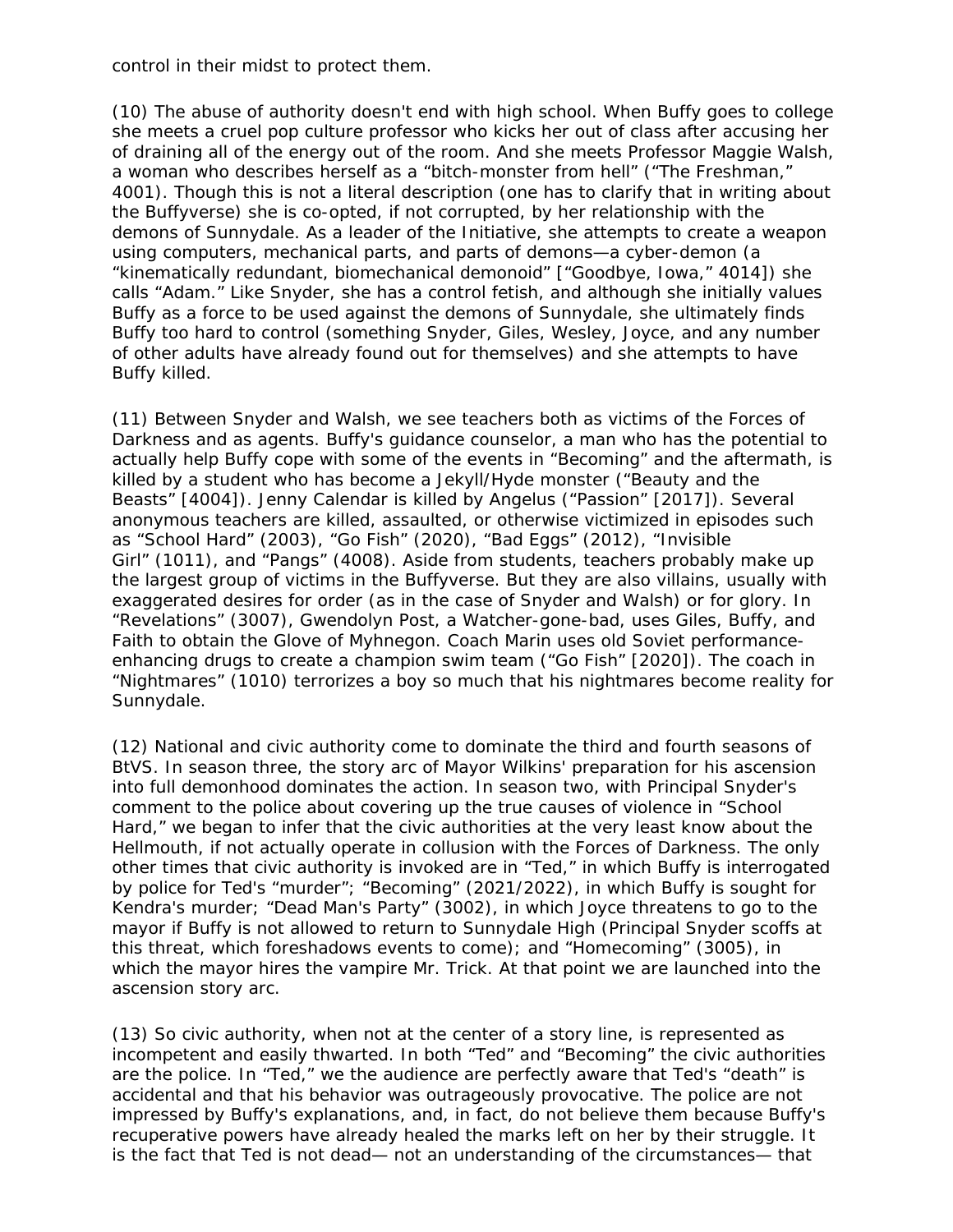puts an end to the case. In "Becoming," Buffy is accused by Snyder for Kendra's murder. Buffy manages to escape arrest because of her Slayer strength and reflexes and continues to elude police until she leaves Sunnydale after closing the vortex. Upon her return, there is a passing comment that the police now know that she did not commit Kendra's murder. Who they think did it and why Buffy suffers no legal repercussions for beating up the police and resisting arrest is never explained. More than anything, else the police seem to appear in the show as an indication of how much Buffy's role as The Slayer marginalizes her. A normal teenager might naturally be angry or suspicious of a mother's new boyfriend. Add to that the fact that her friends and mother think he's a great guy and she feels even more alone. Add to *that* the life Buffy leads as Slayer, and she's *got* to feel isolated. The police threat disappears once Buffy returns to the comfort of her friends and Watcher. Even though she does "kill" Ted, everyone else (including Joyce) sees she was right about the guy. And when she returns to Sunnydale after her self-imposed exile, she has the companionship and sympathy of Watcher, mother, and friends. The warrant for her arrest evaporates.

(14) National authority first appears in "Invisible Girl" in the form of two FBI agents who appear at the end of the episode to "recruit" Marcie, but it doesn't appear again until season four in the guise of the Initiative. In "Invisible Girl," Buffy and the audience are surprised by the appearance of the FBI; we almost wondered if *BtVS* was going to crossover with *The X-Files*. As in *The X-Files*, the government appears to be engaged in insidious activity. Buffy offers no resistance and the episode has less of a sense of closure than most episodes. "Invisible Girl" precedes "School Hard" by several episodes, so it is the earliest foreshadowing of some kind of collusion between governmental authority and the Forces of Darkness.

(15) In season four, The Initiative is a project designed to capture and study supernatural beings, learn about the source of their power and create a weapon based upon both science and the supernatural. Our first glimpse of the Initiative is the sight of commandos stalking demons and vampires on the campus of UC-Sunnydale. At first we are not sure what they are doing with or to the bad guys; we just see these menacing figures in camouflage advancing on creatures they have rendered helpless. Seven episodes into season four in "The Initiative," we find out that Riley Finn (Buffy's new crush) and Professor Walsh (Buffy's psychology teacher) are part of the Initiative. Riley is a commando and Walsh is some sort of highranking project leader. This softens the image of the Initiative for awhile, but we soon learn there are many secrets being kept in the tunnels under UC-Sunnydale. When the Initiative is mysterious, Buffy and the Scooby Gang are suspicious and distrustful. Once the Initiative is given the shape of people they know and like, most of the wariness disappears. Buffy trusts Walsh and Riley, but soon learns that some of that trust was misplaced. The initial impression of national authority is that it is suspect—that it is keeping secrets. Season four complicates this view by having wellintentioned people involved in the government's secret activities. Ultimately, however the secretiveness of the government becomes one of the elements that leads to its failure.

(16) Whatever the source of their power, authority figures in *BtVS* are usually either corrupt from their first appearance, like Mayor Wilkins, or eventually corrupted, like Gwendolyn Post and Faith, by the seduction of power. However, the corruption of authority and power in the Buffyverse literally means not only a loss of morality and ethics, but also the loss of one's soul. In other words, authority leads to power, power leads to corruption, and corruption leads to the Dark Side.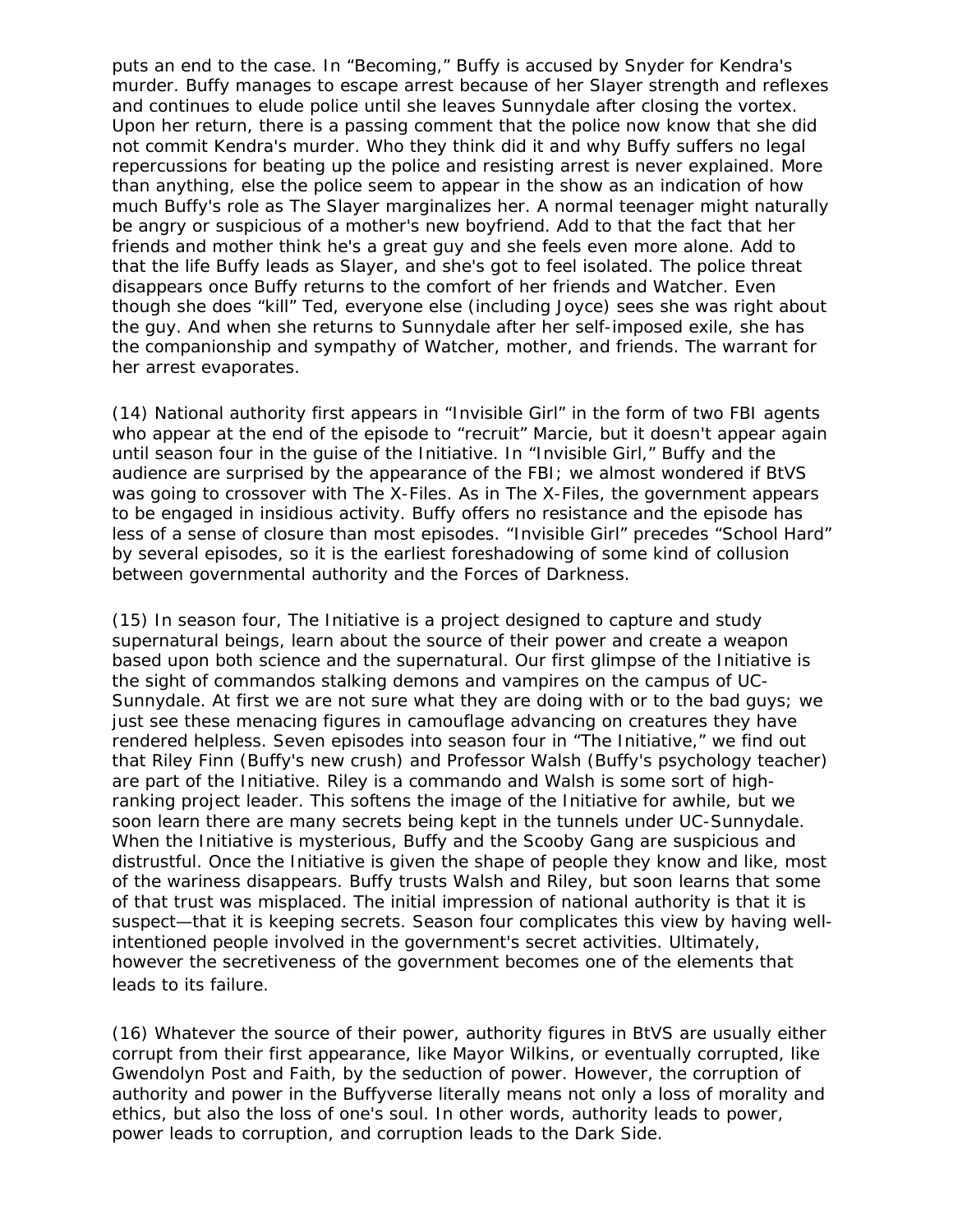(17) The search for power motivates many of the minor villains in the show as well as the major villains like Mayor Wilkins. Those without power or authority will often seek it through evil or corruptive means. For example, in "The Harvest" (1002), Jesse, Xander's friend, prefers being a vampire with all of the power it entails over his mortal life. In "Lie to Me" (2007), Buffy's old friend, Billy Fordham, seeks the immortality and perpetual youth of being a vampire and is willing to betray Buffy in order to get them. On a lighter note, Jonathan in "Superstar" (4017) uses dark magics to make his every wish come true, but he redeems himself by giving up his power to save Buffy and the others.

(18) Though power tends to be an absolute corrupter in BtVS, the show provides a few alternatives to that scenario. For instance, characters can retain their soul and moral integrity if they are removed from the position of power and authority. Giles is a good example. First, his authority over Buffy as her Watcher is questionable to begin with. Buffy usually does as she pleases, how she pleases. She subverts Giles authority over and over. As he tells Kendra, he threw out the Slayer's Handbook soon after meeting Buffy. But the critical episode is "Helpless," when Buffy turns 18 and must undergo a rite of passage that has been traditionally inflicted upon any Slayer to survive to that age. She is to be locked in a house with a vampire and must kill it without her Slayer powers. Though Giles objects to this hazing, he complies with the wishes of the Watcher's council and administers the drugs that will keep Buffy from accessing her abilities. Giles eventually reveals everything to Buffy and she is furious, feeling betrayed by Giles and the Council. Giles obviously has an internal conflict with the whole ordeal as well. He finally rejects the Council and its authority and helps Buffy survive. Because of his actions, he is removed as Buffy's Watcher. His position of authority is taken from him, but he can keep his soul.

(19) After being dismissed from the council, he firmly steps into the role of Buffy's foster father, another possible position of authority. But Buffy is now 18 and a legal adult. Therefore, a foster father can provide emotional (and in this case slaying) support but is no longer an authority figure and no longer in a position of power. He becomes a helper instead.

(20) Wesley Windham-Price undergoes a similar change in status. Sent to be Faith's Watcher, he is given charge over both slayers after Giles is removed. Buffy subverts and refutes Wesley's authority even more than she did Giles'. She has an open contempt for him and the subsequent episodes demonstrate that it might be well placed contempt. He is a klutz, he fawns over Cordelia, and he "screams like a woman" when in danger. When he tries to tell Buffy what to do about saving Angel, she severs all ties with the Watcher's Council, effectively cutting off Wesley's power and authority ("Graduation Day"). He later joins in the Scooby Gang's final fight against the mayor, but not as a representative of the Council. (And as we find out in the first season of *Angel*, he is later fired from the Watcher's Council and this is a good thing, as the Council seems to be becoming more amoral, if not outright immoral, and Machiavellian.)

(21) Riley Finn is another example of a character who has to be removed from authority and power in order to save his soul. When the Initiative is first glimpsed in the first episode of season four, they are shadowy figures armed to the teeth and hunting vampires. They continually appear in the early episodes of the season four, and all the foreshadowing techniques, as well as viewers' previous experience with watching the series, lead viewers to believe that these GI Joe guys are going to be the season's villains. So when Riley is revealed to be a member of the Initiative,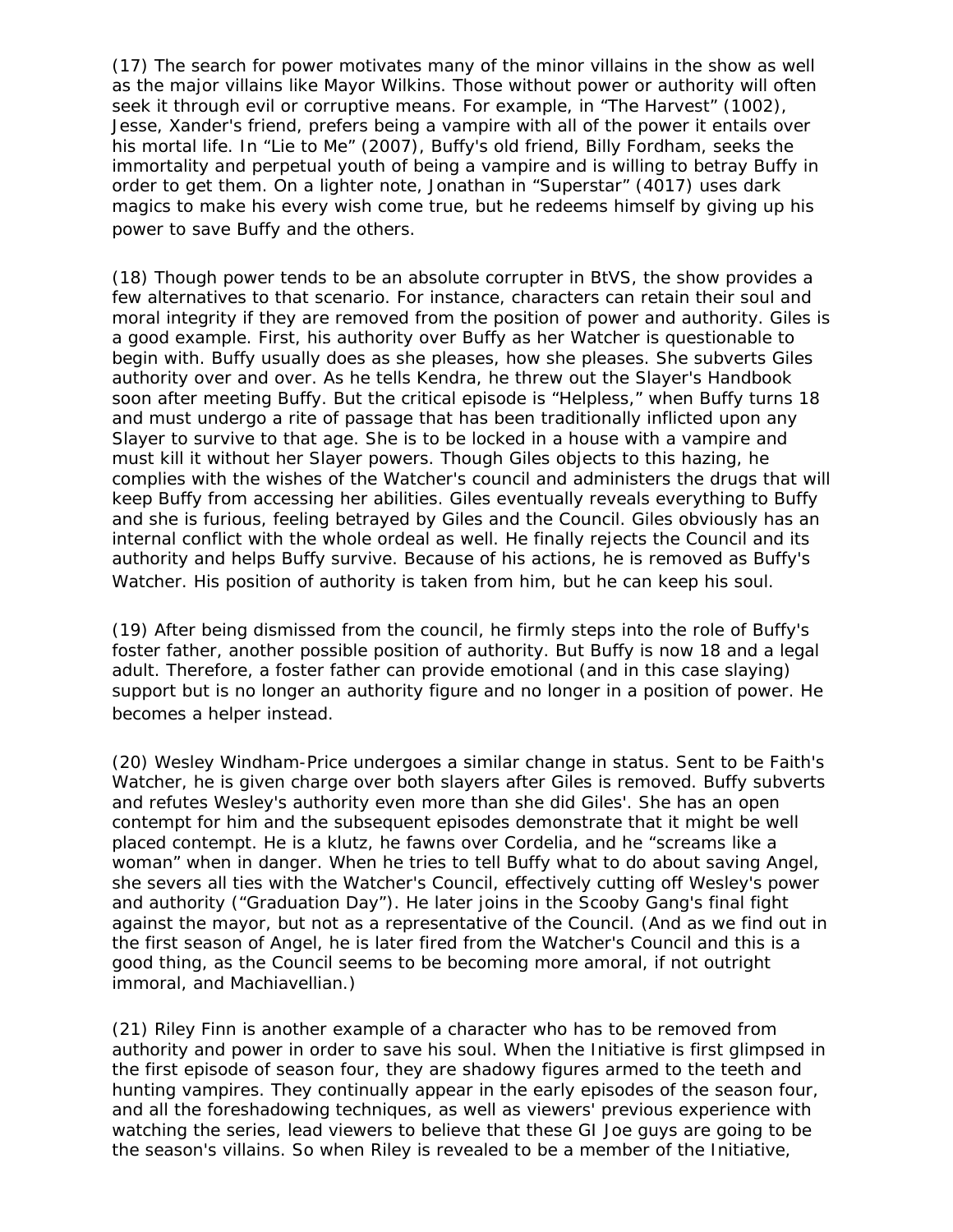viewers are dismayed that Buffy has once more fallen for the wrong guy.

(22) For awhile though, Buffy looks like she has met her perfect match, a mortal demon hunter with no soul-stealing curse attached. And she, and the viewers, seem to have been mistaken about the Initiative. Buffy is welcomed into their midst by Riley and Maggie Walsh. She thinks about how much she can accomplish working with them. But then Buffy starts questioning authority, literally. Her repeated questions about why they are collecting demons disturb the well-ordered and quiescent ranks of the Initiative. The possibility that she might infect Riley with her impertinence and independent thinking marks her as dangerous, and Professor Walsh tries to have her killed. When Maggie Walsh reveals that her power and authority have made her corrupt, she loses both life and soul ("The I in Team," 4013). Killed and reanimated by Adam, she becomes the monster in reality that she appeared to be in personality.

(23) After Walsh's "outing" as the bad guy, many of the secrets of the corruption of the Initiative come out as well. Drugged food. Secret testings. The abomination of Adam. Riley is a part of all of this. After losing a battle to Adam and suffering from withdrawal, Riley is confused about his role in the Initiative and whether or not he's on the right side. He continues to question what is going on, but does not leave the Initiative right away. It is only after the Initiative captures the werewolf Oz that he decides he must act it. This results in his capture and eventual escape from the Initiative, only to become a fugitive. And his commanding officer calls him an anarchist, because he rejects the rigid order and corruption of the Initiative ("New Moon Rising," 4019).

(24) But the show emphasizes that Riley's defection has saved his soul. This is done through comparison with Forrest. Forrest remains a loyal and unquestioning member of the Initiative. He even suggests that maybe there was a good reason why Professor Walsh wanted to kill Buffy and that murder is acceptable. He is antagonistic towards Buffy once she becomes a "threat" to the rigid, patriarchal order of the Initiative. The cost of Forrest's intransigence? He is also captured and converted by Adam, becoming part demon. But he seems to revel in his new power and evil, like many of the "hostiles" he once hunted. He has lost his soul, like so many before him.

(25) Of all the characters who wield power and authority, Buffy is the only one that doesn't succumb to the temptations and corruption of power. There are several reasons for this. One, she is the hero of the series and therefore must remain uncorrupted. Of course the reason she works as a hero is because she does reject the corrupting influence of the power she has. She does not particularly like being the Slayer, no matter how powerful it makes her. This power also prevents her from leading a normal life with normal friends and loves. She knows she may die at any time and in fact, she does. (First in "Prophecy Girl," but she gets better, and later in "The Gift," though we doubt that this death will be permanent either.) Yet she does not shirk her destiny and refuses to give up. She has a moral compass that points her in the right direction. In "Bad Girls" (3014), we see her being tempted by Faith into giving into the seduction of the Slayer's power, as she smashes glass cases and takes what she wants. For awhile, she revels in the feelings Faith evokes. But after Faith accidentally kills the deputy mayor, Buffy sees what happens when you give into the corrupting nature of power. She refuses to give in and become like Faith.

(26) Part of the reason that Buffy does not "go over to the Dark Side" is because she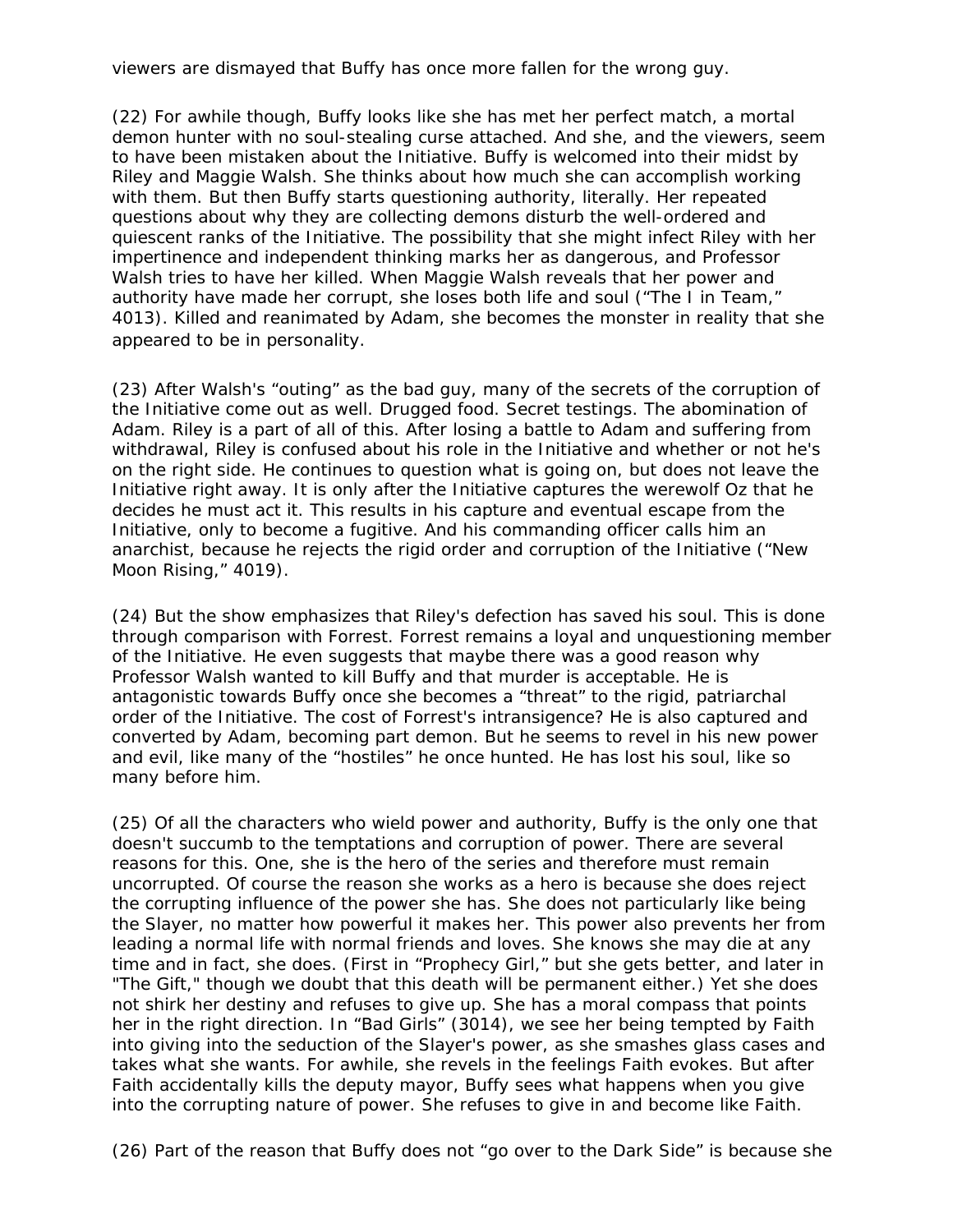is not alone. Giles and the Scooby Gang provide a support network for the Slayer. She can share her feelings with Willow and Xander and Giles, and they also help to keep her humble. Where most of the authority figures are solitary megalomaniacs seeking personal power, Buffy is chastised for trying to handle things by herself. At the beginning of season two, she insists on working alone and handling things alone and nearly gets Giles and Willow killed ("When She Was Bad," 2001). When she tries to confront Adam by herself, the Gang won't let her. And together, through the help of magic, they provide more power together than even Buffy could by herself. Power shared does not corrupt. This is one of the reasons the show is so popular. Even someone as powerful as Buffy needs a little help from her friends. And those friends just happen to be the (attractive) outcasts and geeks of their high school and town.

(27) The events of season five also serve to illustrate how limited Buffy's power is, how limited any supernatural power is. Glorificus, a god, is constrained by the conditions of her imprisonment in this dimension. Magic cannot truly bring Joyce back. The Slayer's power, which warped Faith's soul and is on par with the power sought by her vampire foes, cannot save her mother or ease her own or her sister's pain. Alone, she is no match for Glorificus. Being the Slayer obligates her to kill Dawn, but loving Dawn prevents her. Her strength and reflexes cannot save the world from another apocalypse. Even as she grows in skill, the nature of her power disturbs her. In her vision, the First Slayer tells Buffy that her "gift is death" ("Intervention," 5018) At first, Buffy takes this to mean that her powers are only those of a killer, a destroyer, not a protector. Buffy recognizes the limitations of her power before anyone else and chooses to flee in "Spiral" (5020), a course of action that she hopes will protect Dawn and her friends. When that fails and she is faced with what appears to be an impossible role -- a destroyer who must preserve- she falls into catatonia ("The Weight of the World, " 5021).

(28) Willow helps Buffy to see that even though she has the abilities of a killer, she has always been a protector, that she has always saved the world and protected the helpless. We are reminded of the episode "The Prom" (3020) in which the students of Sunnydale High name Buffy the "Class Protector." Armed with the determination to protect both Dawn and the rest of the world, she leads the Scooby Gang into battle. As in the climactic battles of previous seasons, each of the Gang contributes with his or her particular strength, and Buffy's leadership emphasizes the strengths of her friends: Willow uses her growing magical powers; Spike is charged to be Dawn's protector; Xander (a self-described construction worker who likes to bowl) charges in with a wrecking ball; and Giles, who recognizes the self-imposed limitations of Buffy's role, kills Ben/Glory.

(29) Ultimately, she chooses to sacrifice herself. "She is," as Giles says, "a hero, you see; she's not like us." Though she is the Slayer, she will not harm-- or allow to come to harm-- the helpless. She rejects the killer in herself and in sacrificing her life, she preserves her soul.

(30) *BtVS* is a show about youth and marketed to a youth audience. The heroes are characters who are disempowered by the social structures that traditionally govern or control their lives. That authority becomes corrupted and monstrous (literally) when it abuses its power or seeks power as an end itself. As the conclusion of season four suggests, even the power of The Slayer can be corruptive. The spirit of the first slayer is angry because Buffy shares her power, and it tries to harm Giles, Willow, and Xander. But Buffy knows where true strength and power lie: in the sharing and love of friends. Buffy and the Scooby Gang are not anarchists (no